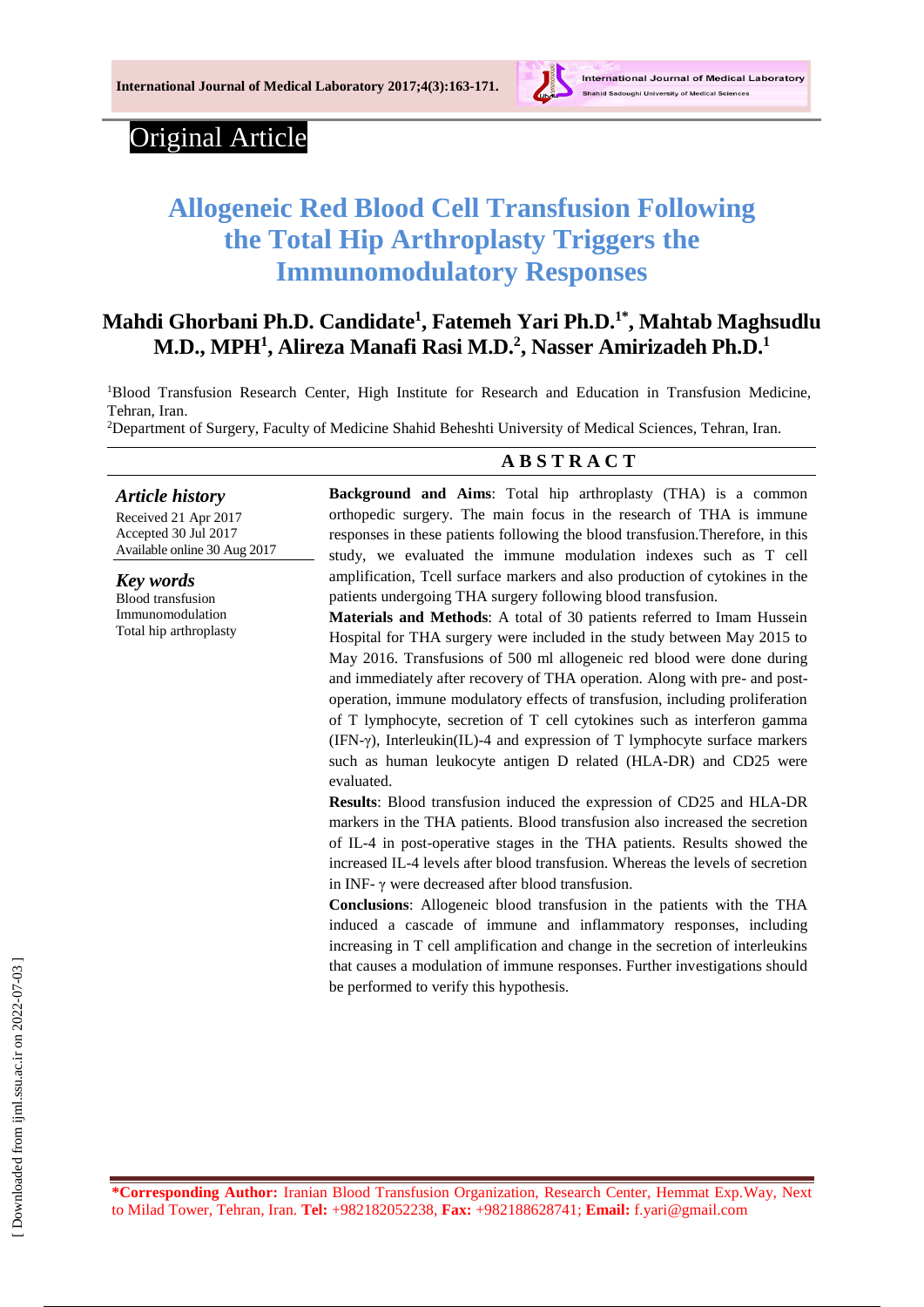# **Introduction**

Total hip arthroplasty (THA) is a prevalence and successful orthopedic surgical procedure performed in the recent decade. Regarding to the increasing rate of THA frequency, it can be predicted that its occurrence will reach to 137% in the 2030 [1, 2]. Blood loss is commonly occurred along with THA operation and therefore in this surgery the risk of transfusion of allogeneic red blood cell (RBC) is higher than 30 percentages [3, 4]. However, transfusion of allogeneic blood is commonly associated with several risks and complications such as allergic reactions, transmission of infectious agents and immune modulatory effects [5, 6]. These responses are related to the foreign antigens in both the soluble and the cell-associated forms. The presence of these elements in the circulation can cause alloimmunization and down regulation of the immune responses. The regulation of immune responses has generally been referred to as transfusion-associated immunomodulation (TRIM). It has been reported that TRIM has been associated with some immunological signs such as decreased helper to suppressor Tcell ratio; decreased NK cell function; defective antigen presentation; and reduction in cell mediated immunity [7, 8]. Previously, it has been revealed that allogeneic transfusion is associated with increasing in lymphomas rate diagnosed during 5 to 10 years of posttransfusion [9]. Since lymphomas are the most important elements of acquired defects of the immune system, these results confirm the hypothesis that transfusion causes a mild to

moderate deficiency of immune functions [10]. Recent studies suggest that altered cytokine regulation may contribute to transfusionassociated immunomodulation [10, 11]. Allogeneic transfusion seems to drive the immune system toward a T helper (Th)2 response and away from a Th1 response [12, 13], providing a hypothetical mechanism for transfusion-induced immunomodulatory effects. The TRIM has been suggested as possible mechanisms for clinical effects such as allograft rejection [14], increased rates of cancer recurrence [15, 16], increased prevalence of bacterial infections, reduced rates of spontaneous abortion [17], improvement in some diseases such as Crohn's disease and rheumatoid arthritis [14], rapid progression of chronic viral infections, and transfusion-related multiple organ dysfunction syndrome [18]. There is limited information about the immunomodulation responses of allogeneic RBC transfusion following the THA surgery [19]. Therefore, in this study, we surveyed the impacts of allogeneic RBC transfusion following the THA surgery on the indicators of immunomodulation, including T cells proliferation, some biomarkers expression and also the profile of cytokine production.

## **Materials and Methods**

#### **Patients and settings**

Patients with osteoarthritis undergoing THA in Imam Hussein Hospital (IHH) were included in the study between May 2015 and May 2016. It is of note that the patients with autologous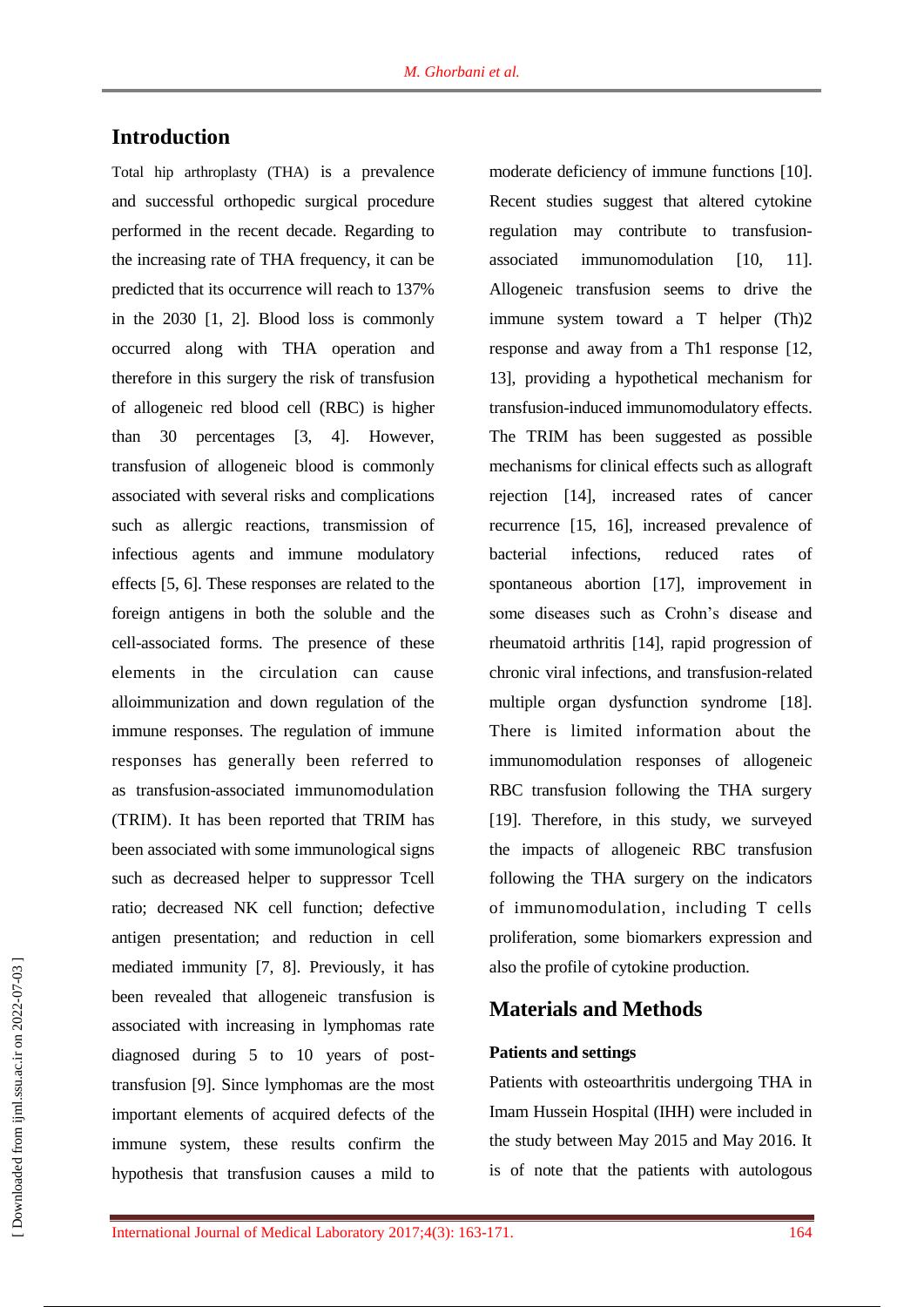blood transfusion, age less than 18 years, history of liver disease, coagulation disorder, and autoimmune disease or those were under treatments with immune suppressive drugs were excluded from the study. All patients were given informed consent before inclusion in the research. This study was conducted in accordance with the "Declaration of Helsinki for Human Research" and the protocol was accepted by the University Ethics Committee at High Institute for Research and Education for Transfusion Medicine (IR.TMI.REC.1393.7).

# **The isolation of peripheral blood mononuclear cells (PBMCs)**

Transfusion of 500 ml red blood cell (RBC) was done during and immediately after recovery of THA operation. Ten milliliter of whole blood samples were collected in Ethylenediaminetetra acetic acid plastic tubes, one hour before the operation and three days after the operation in the groups of RBC transfusion and none transfusions. Blood was diluted with an equal amount of 1X phosphate buffered saline (PBS). Subsequently, PBMCs were isolated by ficoll (Ficoll-Hypaque 1.077, cedar lane, Canada) density gradient centrifugation.

#### **T cell isolation**

For magnetic labeling, the suspensions of  $10<sup>7</sup>$ PBMCs were centrifuged at 300×g for 10 minutes. Pellets were re-suspended in 40 μL of buffer (0.05% sodium azide). In the next step, 10 μL of Pan Tcell biotin-antibody cocktail was added to the suspension and after incubation in the refrigerator (2-8°C) for 5 minutes, 30 μL of buffer was again added. 20 μL of pan T cell micro bead cocktail were added and incubated

for 10 minutes in the refrigerator  $(2-8^{\circ}C)$ , and proceeded to magnetic separation with magnetic particle concentrator (Invitrogen, USA) following the manufacturer's instructions (Miltenyi Biotec, Order no. 130-096-535). Flow cytometry (Partec cyflow) with FITCconjugated anti CD3 (BD, USA), FITCconjugated mouse anti-human CD25 (BD, USA) and PE-conjugated mouse anti human leukocyte antigen D related (HLA-DR) (BD, USA) were used to survey the expression of CD25 and HLA-DR surface markers on T cells of all the studied groups.

#### **T cell proliferation assay**

Firstly,  $2\times10^5$  of isolated T cells were cultured in the Roswell Park Memorial Institute (RPMI) medium included 10% fetal bovine serum (FBS) for 72 hours, and the proliferation of the cells were evaluated by WST-1 Cell Proliferation Assay Kit (Cayman, USA) and K562 (Pasteur Institute, Iran) as the control cells. This assay was based on the enzymatic cleavage of the tetrazolium salt WST-1 to formazan by cellular mitochondrial dehydrogenases present in the viable cells. Briefly,  $10<sup>7</sup>$  cells of the culture media were added into the wells of a culture plate and 10 µl of the reconstituted WST-1 mixture was added to each well. After mixing, cells were incubated at  $37^{\circ}$ C in a  $CO<sub>2</sub>$  incubator for four hours. Finally, the absorbance of the wells was measured using a micro plate reader at the wavelength of 450 nm.

#### **Cytokine production**

For the measurement of cytokines in the supernatants of the cultured T cells, the quantity of Interleukin (IL)-4 and interferon gamma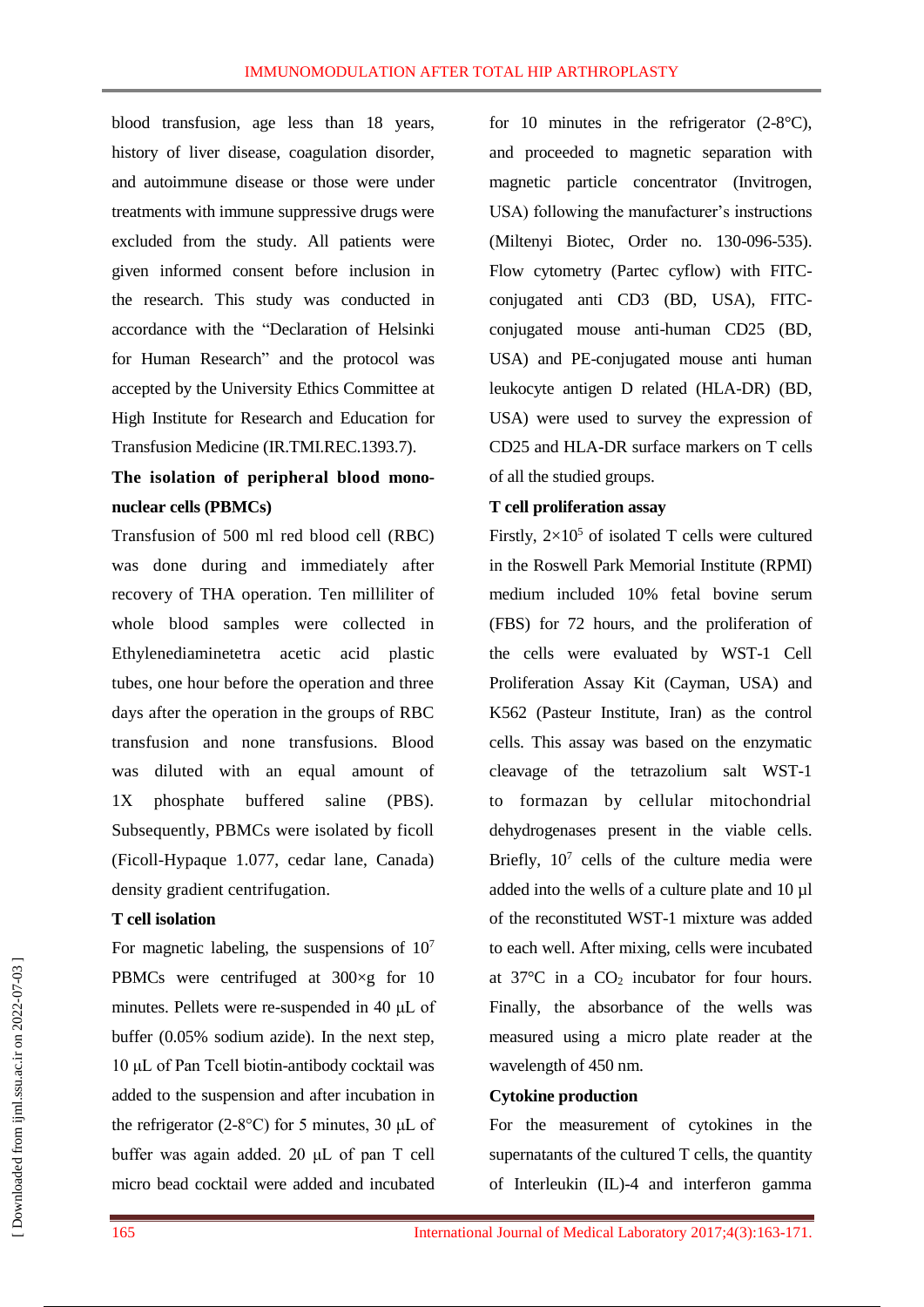(IFN-γ) was measured by the enzyme-linked immunosorbent assay (ELISA) Kit (Invitrogen, USA) using Anthos 2020 ELISA reader (Austria) in accordance with the manufacturer's instructions.

#### **Statistical analysis**

Statistical analysis was performed using the statistical package SPSS (SPSS, Chicago, IL, USA). The mean values  $(\pm SD)$  for IFN- $\gamma$  and IL-4 Student's t-tests were calculated. Pvalues of ≤0.05 were used to show the significant differences.

group comprised of 15 patients who were transfused with 2 to 4 units of RBC. Expression of CD25 and HLA-DR in the pre and post operation groups shows that this biomarker was significantly increased after THA surgery (Table 1. and Fig. 1). As it was shown, the THA surgery increased the expression of mentioned biomarkers near to two folds in comparison with the pre-operative groups. Results also indicated that transfusion of allogeneic red blood cells in the post operation status increased the expression of CD25 and HLA-DR, although these changes were not significant (Table 2).

### **Results**

Out of 30 patients included in this study, one

#### **Table 1.** Comparison of CD25 and HLA-DR expression in pre and post pperation status

| <b>Biomarker</b> | <b>Position</b> | <b>Number of patients</b> | Mean $\pm$ SD $(\% )$ | <b>P-Value</b> |  |
|------------------|-----------------|---------------------------|-----------------------|----------------|--|
| CD25             | Pre operation   | 10                        | $6.76 \pm 1.4$        |                |  |
|                  | Post operation  | 10                        | $15.98 + 4.92$        | 0.001          |  |
|                  |                 |                           |                       |                |  |
| <b>HLA-DR</b>    | Pre operation   | 10                        | $9.68 \pm 4.10$       |                |  |
|                  | Post operation  | 10                        | $17.36 \pm 6.01$      | 0.001          |  |

**Table 2.** Effects of transfusion on CD25 and HLA-DR expression in the post operation patients

| <b>Biomarker</b> | <b>Position</b> | <b>Number of patients</b> | Mean (rank) | <b>P-Value</b> |  |
|------------------|-----------------|---------------------------|-------------|----------------|--|
| CD25             | Transfused      | 7                         | 6.00        |                |  |
|                  | Non-Transfused  | 3                         | 4.33        | 0.51           |  |
|                  |                 |                           |             |                |  |
| <b>HLA-DR</b>    | Transfused      | 7                         | 6.14        |                |  |
|                  | Non-Transfused  | 3                         | 4.00        | 0.38           |  |

Comparison of T cells amplification in transfused and non-transfused patients showed that transfusion of allogeneic red blood cells decreases the amplification rate of the T cells in

both the pre and post operation of THA (Table 3). As shown in table 3, these differences between the transfused and non-transfused groups were significant  $(p<0.01)$ .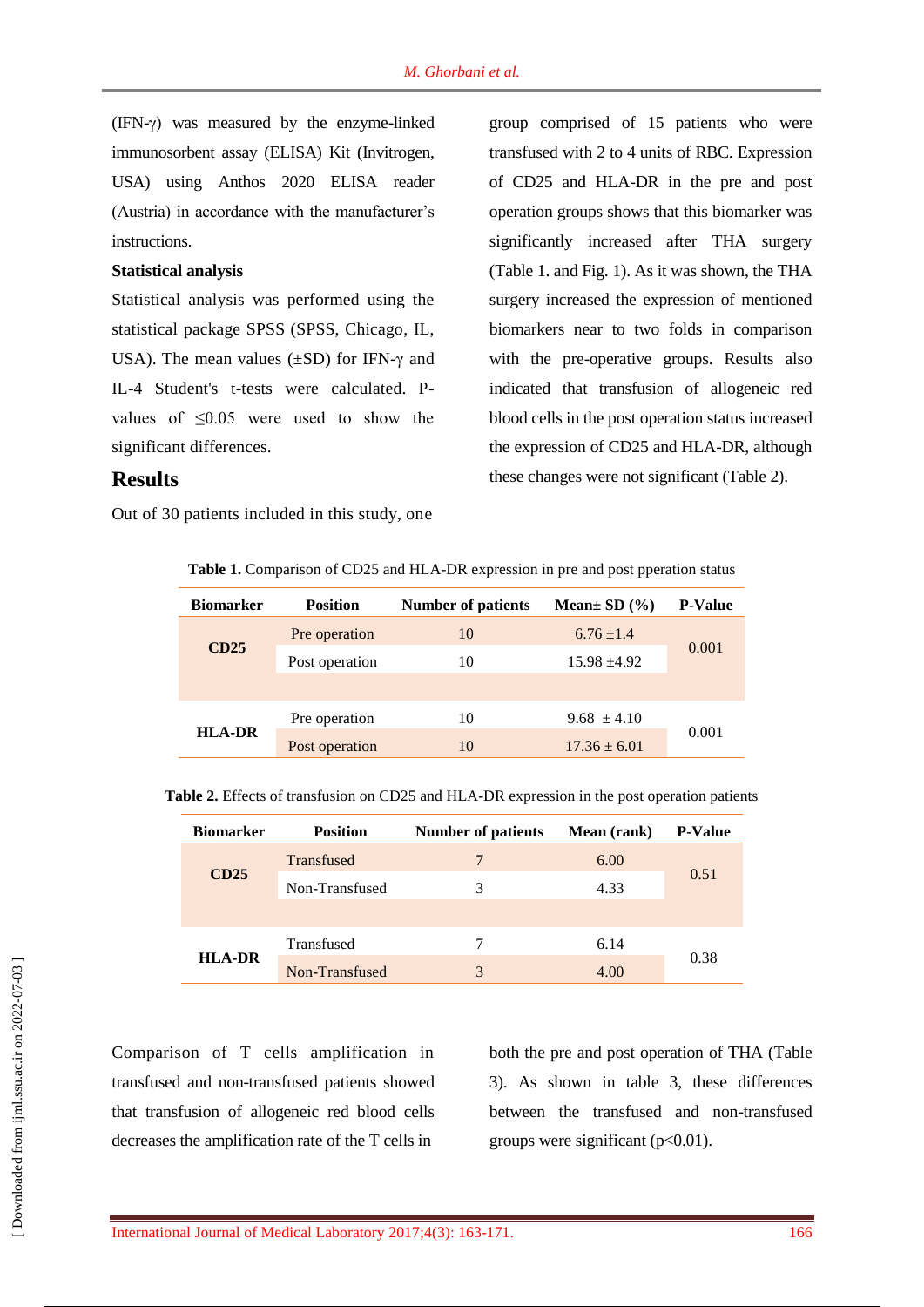

**Fig. 1.** Flow cytometry plot. The expression analysis of CD3, CD25 and HLA-DR on the surface of T cells of THA patients after operation and blood transfusion. **A**: Gating of the isolated cell population; **B**: Isotype control; **C**: The level of CD25 Expression on the isolated cells; **D**: The level of HLA-DR Expression on the isolated cells; E: The level of CD3 Expression on the isolated cells.

|  |  |  |  |  |  |  | <b>Table 3.</b> Comparison of the T cells amplification in transfused and non-transfused patients |  |
|--|--|--|--|--|--|--|---------------------------------------------------------------------------------------------------|--|
|--|--|--|--|--|--|--|---------------------------------------------------------------------------------------------------|--|

| <b>Patients</b>       | <b>Number of patients</b> | <b>Transfusion status</b> | $Mean \pm SD$     | <b>P-Value</b> |  |
|-----------------------|---------------------------|---------------------------|-------------------|----------------|--|
|                       |                           | <b>Transfused</b>         | $0.22+0.040$      | 0.001          |  |
| <b>Pre-operation</b>  | 15                        | Non-Transfused            | $0.265 \pm 0.030$ |                |  |
| <b>Post-operation</b> |                           | Transfused                | $0.467 + 0.073$   |                |  |
|                       | 15                        | Non-Transfused            | $0.334 \pm 0.032$ | 0.001          |  |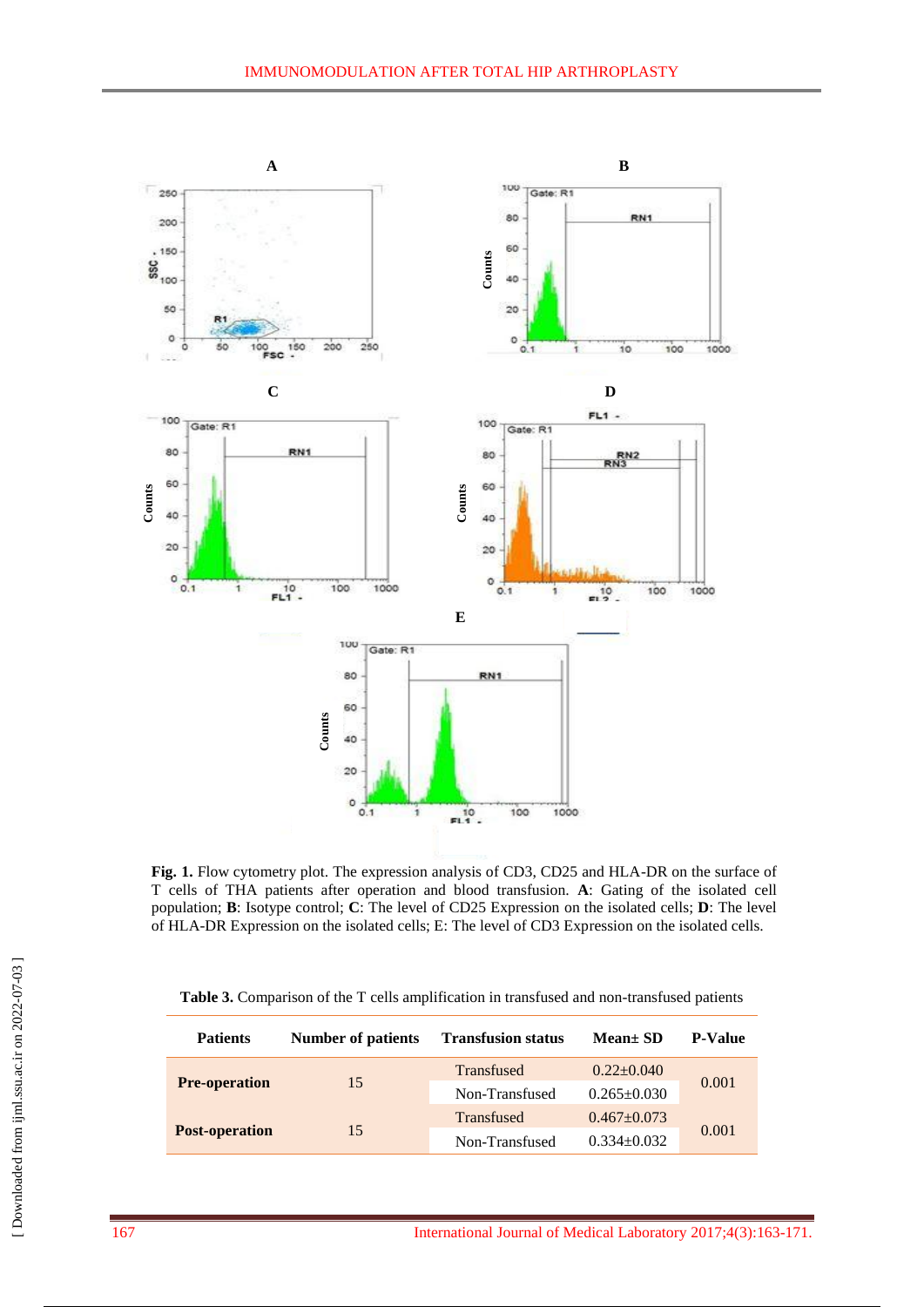Secretion of two cytokines (IL-4 and INF-γ) was also surveyed in the pre and post operation groups that were transfused with allogeneic red blood cells. Results showed that transfusion decreased the IL-4 concentration in comparison to non-transfused patients in the pre-operation groups. As shown in table 4, the mean concentrations of IL-4 in the non-transfused and transfused groups were 5.02 $\pm$ 0.60 and 5.62 $\pm$ 0.63 pg/ml, respectively. After THA surgery, these patterns were

different. Results showed that following the THA transfusion triggered the secretion of IL-4 in comparison to the non-transfused groups. These changes were significant (p=0.001) (Table 4). Regarding the INF- $\gamma$ , transfusion decreased the concentration of INF-γ. As shown in table 4, the concentrations of INF-Y in the transfused and non-transfused group were 0.15±0.03 and 0.168±0.036, respectively (Table 4). However, the differences were not significant  $(p=0.32)$ .

**Table 4.** Effects of transfusion in the concentration of IL-4 and INF-γ in pre and post operation patients.

| <b>Patients</b>      |    |                 | $IL-4$                    |         | INF- $\gamma$             |                   |         |  |
|----------------------|----|-----------------|---------------------------|---------|---------------------------|-------------------|---------|--|
|                      |    |                 | <b>Transfusion status</b> |         | <b>Transfusion status</b> |                   |         |  |
|                      |    | Transfused      | Non-transfused            | P-value | Transfused                | Non-transfused    | P-value |  |
| <b>Pre-operation</b> | 15 | $5.02 \pm 0.60$ | $5.62 + 0.63$             | 0.001   | $0.17+0.05$               | $0.2+0.60$        | 0.1     |  |
| Post-operation       | 15 | $7.63 \pm 0.59$ | $6.38 \pm 0.53$           | 0.001   | $0.15 \pm 0.03$           | $0.168 \pm 0.036$ | 0.32    |  |

Data are presented as Mean±SD; IL-4=Interleukin-4; INF-γ= Interferon gamma

## **Discussion**

In this study, we observed that the lymphocyte proliferation was significantly higher in the transfused patients following THA surgery compared to one day before surgeryor than in non-transfused groups. This is in contrast with the results of the previous report of Yu et al. [20]. Unlike the results of our study, he and coworkers showed that the lymphocyte proliferation rate that was promoted by RBC was significantly reduced after surgery.

Expression of major histocompatibility complex II is an essential element in the immune response and it is a prerequisite for the effective antigen presentation [21]. Reduced levels of HLA-DR expression following the surgery have

been found [21]. Also, Handy et al. [22] declared that surgery operations cause a reduction in the expression of HLA-DR biomarker. Unlike previous reports, the results of our study showed that the expression of CD25 and HLA-DR on the lymphocyte membrane was increased after the surgery compared with before the surgery and transfused than non-transfused group. This is in contrast with the previous reports [20]. Yu et al. [20] declared that the expression of RBC membrane markers; CD35, CD58 and CD59 were significantly decreased in the postoperative phase compared to pre-operative levels. In line with us, Baumgartner [23], and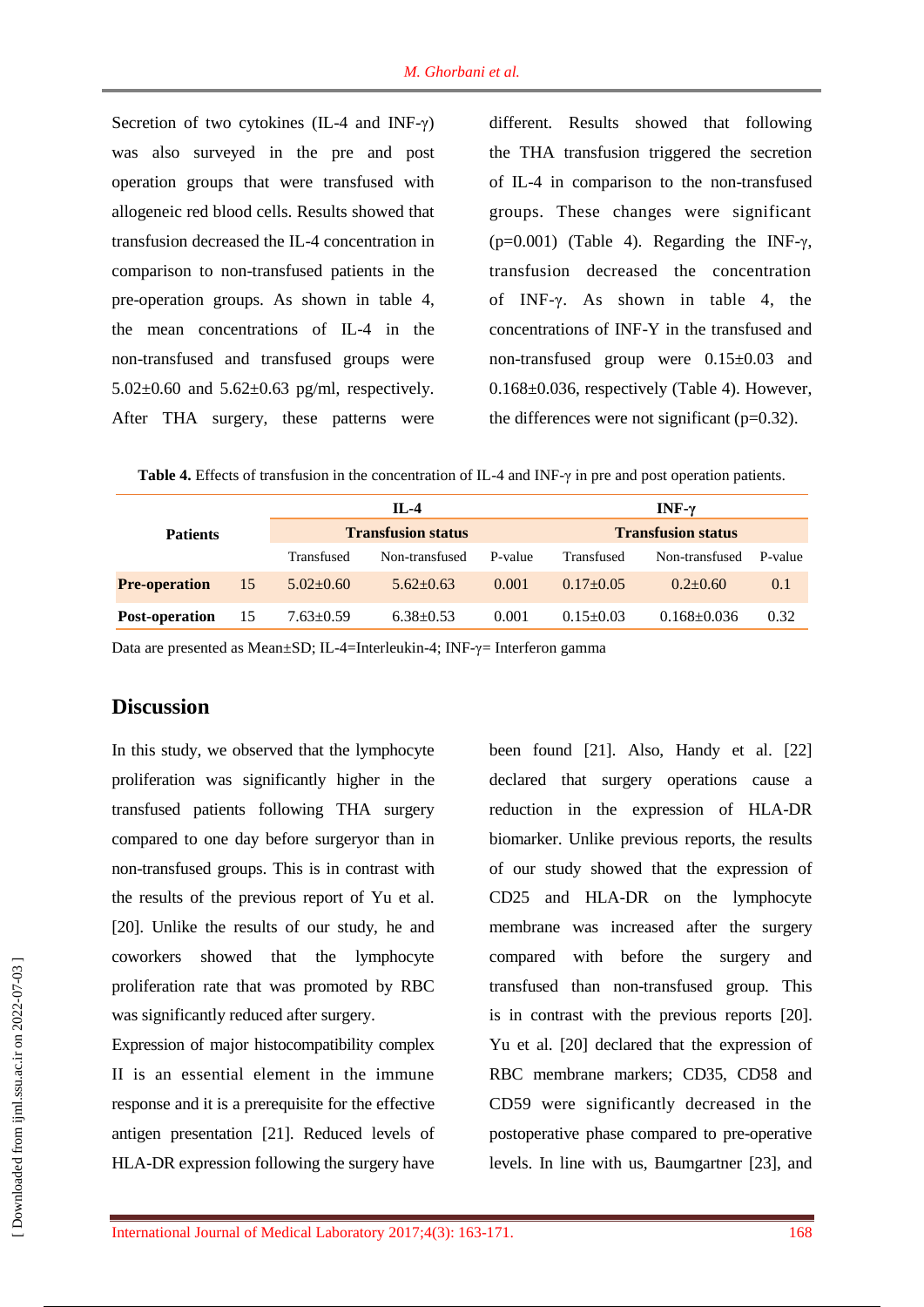also Cata [24], showed that the transfusions of RBC increased the expression of CD25. Moreover, Sun et al. reported that blood transfusion in cancerous patients causes increased levels of CD25 expression, which was in agreement with our results. These increased expressions improved the antigenic presentation and diagnosis by T cells [25]. On the other hand, the overexpression of CD25 inhibited T cells amplification and activation of IL-2 signaling pathways and consequent modulation of immune responses [26]. T cells comprise CD3/CD4 helper/inducer and CD3/CD8 cytotoxic/suppressor lymphocytes with two distinct functions: Th1 lymphocytes produce IFN-γ and IL-2, whereas Th2 are producers of IL-4 and IL-10 [12, 27]. The balances between the two types of Tcells are crucial for the immune regulation. Therefore, disturbance in the levels of each of the T cell types causes on the effects of different diseases. It has been proposed that cytokine regulation is one of the mechanisms in the transfusionrelated immunomodulation [28-30]. In the present study, we have surveyed the influence of allogeneic red cell transfusion following the THA surgery on the production of IFN-  $\gamma$  and IL-4 as a functional index of immunologic responses. IL-4 induces the differentiation of B lymphocytes, cytotoxic activity of T lymphocytes and acts as inhibitory elements for the production of pro-inflammatory cytokines [31]. Increased IL-4 production took place in the patients who received transfusion following THA surgery. In line with the results of this study, Pandey et al. [32] reported that in the patients who received allogeneic transfusion, a remarkable increase in both IL-4 and IL-10 was seen as compared to those patients who received either no transfusion or autologous transfusion. Moreover, increasing the IL-4 transcripts in the graft and spleen using a murine heart allograft model has been reported [33, 34]. No significant change in the levels of Th1 pathway cytokine (IFN-γ) was seen in the patients who received transfusion following THA surgery. In contrast, Bordin et al., [35] reported that the transfused patients with allogeneic RBCs following the hip replacement surgery had decreased levels of IFN-γ and tumor necrosis factor (TNF)-α. IFN-γ induces the expression of MHC class-II molecules, and consequently stimulating a specific immune response. Furthermore, it induces the activation of monocytes and macrophages and their production of inflammatory cytokines such as TNF- $\alpha$  and IL-1 [36, 37]. In consistence with the overall results of this study, it has been proposed that the anti-inflammatory cytokines such as IL-4, IL-10 and IL-13 serve to down-regulate synthesis of pro-inflammatory cytokines IL-1, IL-6, TNF-α and IFN- $\gamma$  [20, 30, 38]. Interestingly IL-4 induce bone formation and other anti-inflammatory cytokines do not induce bone [39]. Higher levels (6-7 pg/ml) of this cytokine found in our study can be a clue to better improvements in the patients with THA surgeries. Our study had some limitations such as low size of samples. Further research is needed for evaluation of other immunological indexes such as other cytokines in THA and also in transfused patients in order to get complete insights about the immunological modulation in THA surgery.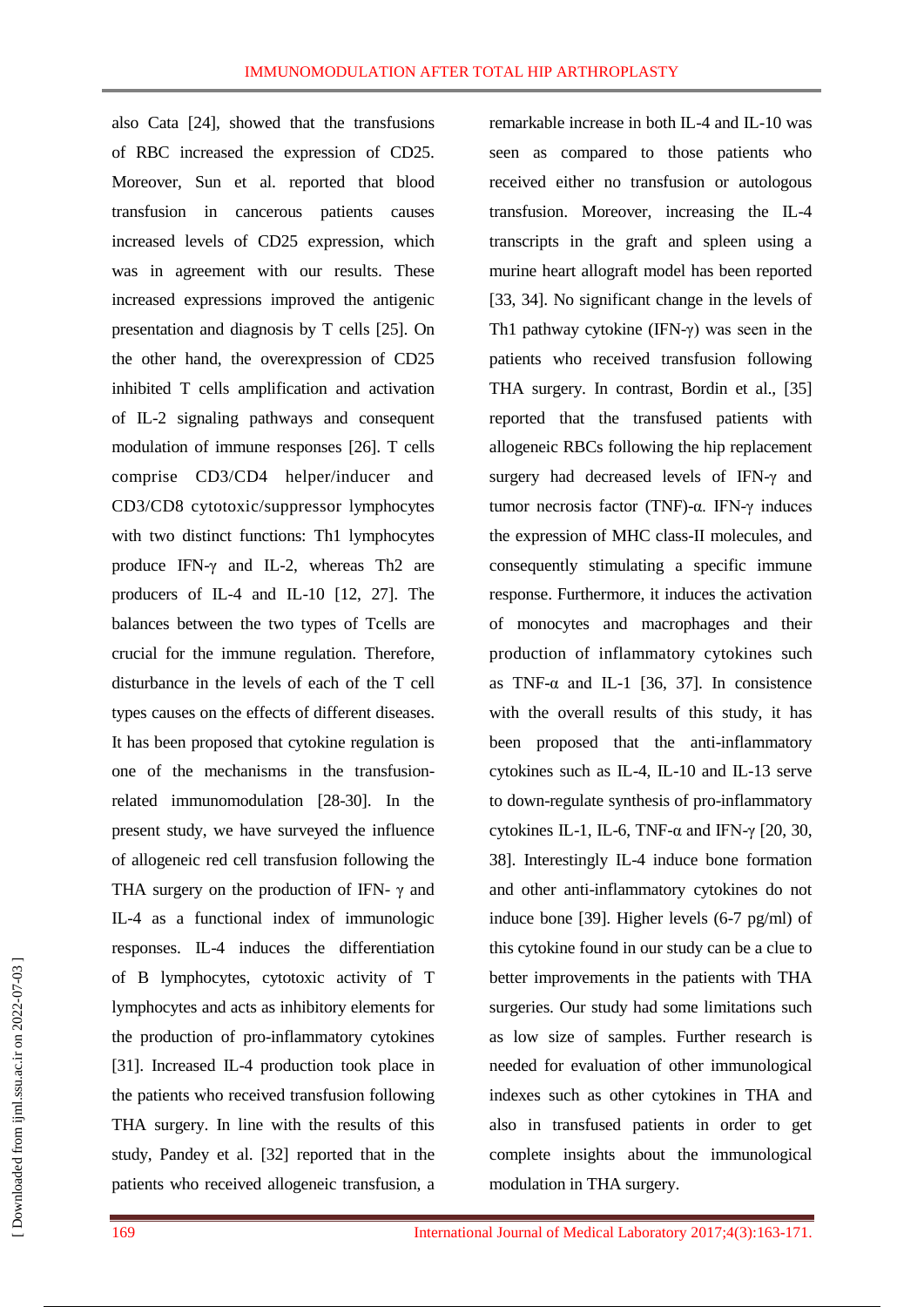# **Conclusion**

Patient blood management and utilization of transfusion therapy based on local guidelines in THA surgery can be the effective ways to reduce the patient's complications related to transfusion-associated immunomodulation. Optimizing the patients' conditions before the surgery among the elective patients can be an effective way in improving outcomes of

### **References**

- [1].Kurtz S, Ong K, Lau E, Mowat F, Halpern M. Projections of primary and revision hip and knee arthroplasty in the United States from 2005 to 2030. [J Bone Joint Surg Am.](https://www.ncbi.nlm.nih.gov/pubmed/?term=Kurtz+S%2C+Ong+K%2C+Lau+E%2C+Mowat+F%2C+Halpern+M%3A+Projections+of+primary+and+revision+hip+and+knee+arthroplasty+in+the+United+States+from+2005+to+2030.) 2007; 89(4): 780-85.
- [2]. Harris RN, Moskal JT, Capps SG. Does tranexamic acid reduce blood transfusion cost for primary total hip arthroplasty? A case control study. J Arthroplasty 2015; 30(2): 192-95.
- [3]. Hasley PB, Lave JR, Hanusa BH, Arena VC, Ramsey G, Kapoor WN, et al. Variation in the use of red blood cell transfusions. A study of four common medical and surgical conditions. Med care. 1995; 33(11): 1145-160.
- [4]. Use of blood products for elective surgery in 43 European hospitals. The sanguis study group. Transfus med. 1994; 4(4): 251-68.
- [5]. Keating EM, Ritter MA. Transfusion options in total joint arthroplasty. J arthroplasty 2002; 17(4, Suppl 1): 125-28.
- [6]. Holt JB, Miller BJ, Callaghan JJ, Clark CR, Willenborg MD, Noiseux NO. Minimizing blood transfusion in total hip and knee arthroplasty through a multimodal approach. J Arthroplasty 2016; 31(2): 378-82.
- [7]. Bordin JO, Heddle NM, Blajchman MA. Biologic effects of leukocytes present in transfused cellular blood products. Blood 1994; 84(6): 1703-721.
- [8]. Blajchman MA. Immunomodulatory effects of allogeneic blood transfusions: clinical manifestations and mechanisms. Vox sanguinis 1998; 74 (Suppl 2): 315-19.
- [9]. Blomberg J, Moller T, Olsson H, Anderson H, Jonsson M: Cancer morbidity in blood recipients- -results of a cohort study. Euro J cancer 1993; 29a(15): 2101-105.
- [10].Blumberg N, Kirkley SA, Heal JM. A cost analysis of autologous and allogeneic transfusions in hip-replacement surgery. Am J Surg 1996; 171(3): 324-30.

the treatment in the patients who undergo orthopedic surgery.

### **Conflict of Interest**

There are no conflicts of interest or financial involvement with this manuscript as confirmed by all authors.

### **Acknowledgment**

This research project was supported by Blood Transfusion Research Center, High Institute for Research and Education in Transfusion Medicine, Tehran, Iran. This support is highly appreciated.

- [11].Hart A, Khalil JA, Carli A, Huk O, Zukor D, Antoniou J. Blood Transfusion in Primary Total Hip and Knee Arthroplasty. Incidence, Risk Factors, and Thirty-Day Complication Rates. [J](https://www.ncbi.nlm.nih.gov/pubmed/?term=J.+Blood+Transfusion+in+Primary+Total+Hip+and+Knee+Arthroplasty.+Incidence%2C+Risk+Factors%2C+and+Thirty-Day+Complication+Rate)  [Bone Joint Surg Am.](https://www.ncbi.nlm.nih.gov/pubmed/?term=J.+Blood+Transfusion+in+Primary+Total+Hip+and+Knee+Arthroplasty.+Incidence%2C+Risk+Factors%2C+and+Thirty-Day+Complication+Rate) 2014; 96(23): 1945-951.
- [12].Mosmann TR, Sad S. The expanding universe of T-cell subsets: Th1, Th2 and more. Immunol today 1996, 17(3): 138-46.
- [13].Kirkley SA, Cowles J, Pellegrini VD, Harris CM, Boyd AD, Blumberg N. Cytokine secretion after allogeneic or autologous blood transfusion. Lancet 1995; 345(8948): 527.
- [14].Post S, Kunhardt M, Sido B, Schurmann G, Herfarth C. Effect of blood transfusions on rate of recurrence of Crohn disease. Chirurg 1992, 63(1): 35-8.
- [15].Blumberg N, Heal JM. Effects of transfusion on immune function. Cancer recurrence and infection. [Arch Pathol Lab Med.](https://www.ncbi.nlm.nih.gov/pubmed/?term=%5B15%5D.%09Blumberg+N%2C+Heal+JM.+Effects+of+transfusion+on+immune+function.+Cancer+recurrence+and+infection.) 1994; 118(4): 371-79.
- [16]. Heiss MM, Mempel W, Delanoff C, Jauch KW, Gabka C, Mempel M, et al. Blood transfusionmodulated tumor recurrence: first results of a randomized study of autologous versus allogeneic blood transfusion in colorectal cancer surgery. J Clin Oncol. 1994; 12(9): 1859-867.
- [17].Hill JA, Polgar K, Anderson DJ. T-helper 1 type immunity to trophoblast in women with recurrent spontaneous abortion. Jama 1995; 273(24): 1933-936.
- [18].Moore FA, Moore EE, Sauaia A. Blood transfusion. An independent risk factor for postinjury multiple organ failure. Arch surg. 1997; 132(6): 620-24.
- [19].van der Heide HJL, van der Kraan PM, Rijnberg WJ, Buma P, Schreurs BW. Elevated levels of numerous cytokines in drainage fluid after primary total hip arthroplasty. Int orthopaedics 2010; 34(8): 1099-102.